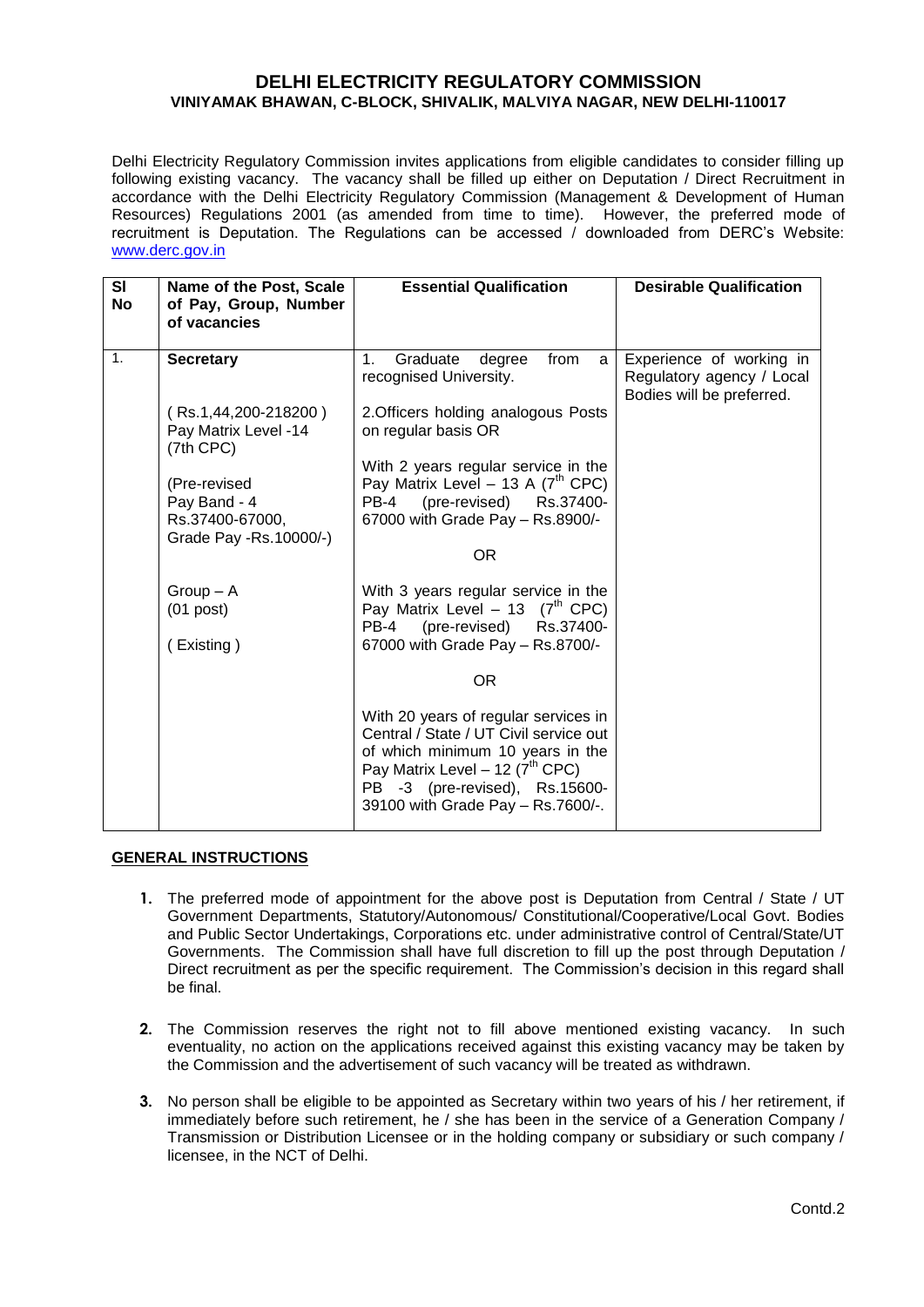- **4.** All candidates should have fulfilled the minimum eligibility on the date of application. Further, merely fulfilling the minimum qualifications or the eligibility criteria does not entitle a candidate to be necessarily considered or called for interview. More stringent criteria may be applied for shortlisting the candidates to be called for interview.
- **5.** The Commission shall follow the Government's policy on reservation for SC/ST/OBC/PH candidates in the case of direct recruitment.
- **6.** The age limit is subject to general guidelines issued by Central Govt. / Govt. Of NCT of Delhi. The crucial date for determining eligibility criteria / age limit would be date of publication of advertisement. The age limit for the post for appointment on Deputation and Direct is 56 years and 50 years respectively.
- **7.** (i) The tenure of appointment on deputation initially for 3 years which shall be extendable by each year, subject to concurrence of Parent Department of Deputationist.
	- (ii) For Direct recruitment, the probation period shall be 02 years from the date of appointment.
- **8.** Canvassing in any form shall be a disqualification for the post. No correspondence with the applicants will be entertained.
- **9.** The Pay & Allowances and other terms and conditions of appointments on deputation basis will be regulated in accordance with the instructions contained in the Department of Personnel & Training OM. No. 6/8/2009-Estt. (Pay II) dated 17.06.2010, as amended from time to time. The pay package and the perks of the appointee shall be in accordance with the DERC (Management & Development of Human Resources) Regulations 2001, as amended from time to time and the prevalent policies of DERC.
- **10.** For fulfilling the eligibility criteria of the post, regular service of certain years in various pay scales has been prescribed as essential qualification. The pay scale shown in the eligibility criteria are Central Government Scale/ Delhi Government Scale of Pay and Dearness Allowance pattern applicable w.e.f. 01.01.2016 and the eligibility of candidates shall be accordingly determined with reference to the pay scales.
- **11.** The eligibility of such candidates who are working in Public Sector Undertakings or other Govt. Organizations where Industrial / Variable Dearness Allowance pattern is applicable shall be determined by equating their IDA/VDA pattern Pay scale with the requisite CDA pattern Pay scales of eligibility in the following manner:

|                                                                                                                                                                                                    | $=$ | Industrial/Variable DA pay scale                                                                                                   |
|----------------------------------------------------------------------------------------------------------------------------------------------------------------------------------------------------|-----|------------------------------------------------------------------------------------------------------------------------------------|
| $7th$ CPC Pay Matrix Level - 14<br>(Rs.144200 - 218200)<br>(Pre-revised 6 <sup>th</sup> CPC<br>2006,<br>Minimum of Pay Band + Grade<br>Applicable<br>Pay)<br>Central<br>Dearness Allowance on Pay) |     | Minimum of Pay scale held by the<br>candidate + Dearness pay, if any $+$<br>Applicable Industrial / Variable Dearness<br>Allowance |

Further, only those applicants who hold the post as well as the pay scale of that post on substantive basis shall be considered eligible for appointment. The Competent Authority may, however, in most deserving cases, consider relaxation in the eligibility criteria in public interest.

### **12. How to Apply:**

**ONLINE APPLICATION:** The candidates must submit application through **ONLINE** mode only for which a provision has been made in DERC website. The candidates should click "**APPLY ONLINE"** link provided in the notice for vacancy to open **ONLINE** Application Form **.** Please follow the instructions and proceed to fill the form. Please note that all fields to be filled and no column should be left blank. You are also requested to upload relevant documents at appropriate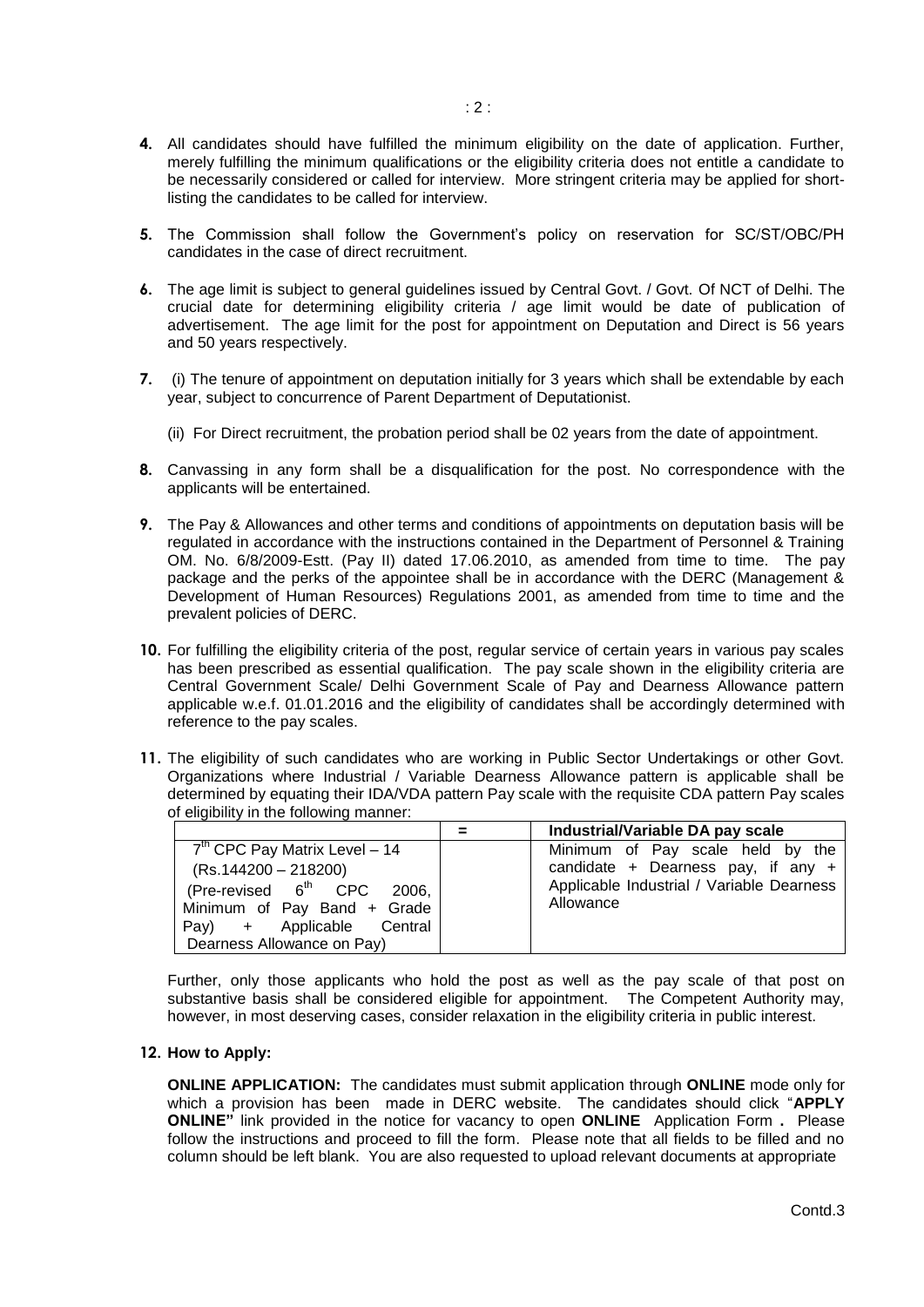column to substantiate essential qualifications possessed by you along with last 03 months salary slips, IT Statements, FORM-16 (for verification purpose). It is mandatory for the candidates after successfully submitting application **ONLINE**, to take a **Print Out** of the application form together with copies of the testimonials and supporting documents already sent online and the same be forwarded to the Secretary, DERC at the given below :

#### **The Secretary, Delhi Electricity Regulatory Commission Viniyamak Bhawan, 'C' Block, Shivalik Malviya Nagar, New Delhi - 110017**

#### **The envelope containing the application must mention the name of the post applied for.**

## **13. Submission of Undertaking :**

The candidate has to give Undertaking as mentioned below:-

The employees serving in Government / PSU / Autonomous Body / Statutory Body / Local Body / Corporations etc. must submit Undertaking as per Annexure – I.

The employees who have retired or resigned from Government / PSU / Autonomous Body / Statutory Body / Local Body / Corporations must give Undertaking as per Annexure – II.

The employees other than Annexure-I & Annexure-II must give Undertaking as per Annexure – III.

## **14. Last date of application:**

The **last date** for submission of ON-LINE application is eight weeks from the date of publication of advertisement in newspaper.

The **last date** for receipt of hard copy of ON-LINE application is seven days after expiry of eight weeks from the date of publication of advertisement in newspaper.

### **15. APPLICANTS IN CENTRAL/STATE/UT GOVERNMENT SERVICE OR IN THE SERVICE OF AUTONOMOUS / STATUTORY BODY / PSU / CORPORATIONS ETC. SHOULD APPLY THROUGH PROPER CHANNEL ONLY. THE APPLICATIONS OF SUCH APPLICANTS SHOULD BE FORWARDED THROUGH PROPER CHANNEL WITH ATTESTED COPIES OF ANNUAL CONFIDENTIAL REPORTS OF LAST FIVE YEARS AND VIGILANCE CLEARANCE CERTIFICATE. NO ADVANCE COPY SHALL BE ENTERTAINED.**

**16.** Incomplete application or application submitted in a different format is liable to be summarily rejected.

> **Sd/- Secretary, DERC**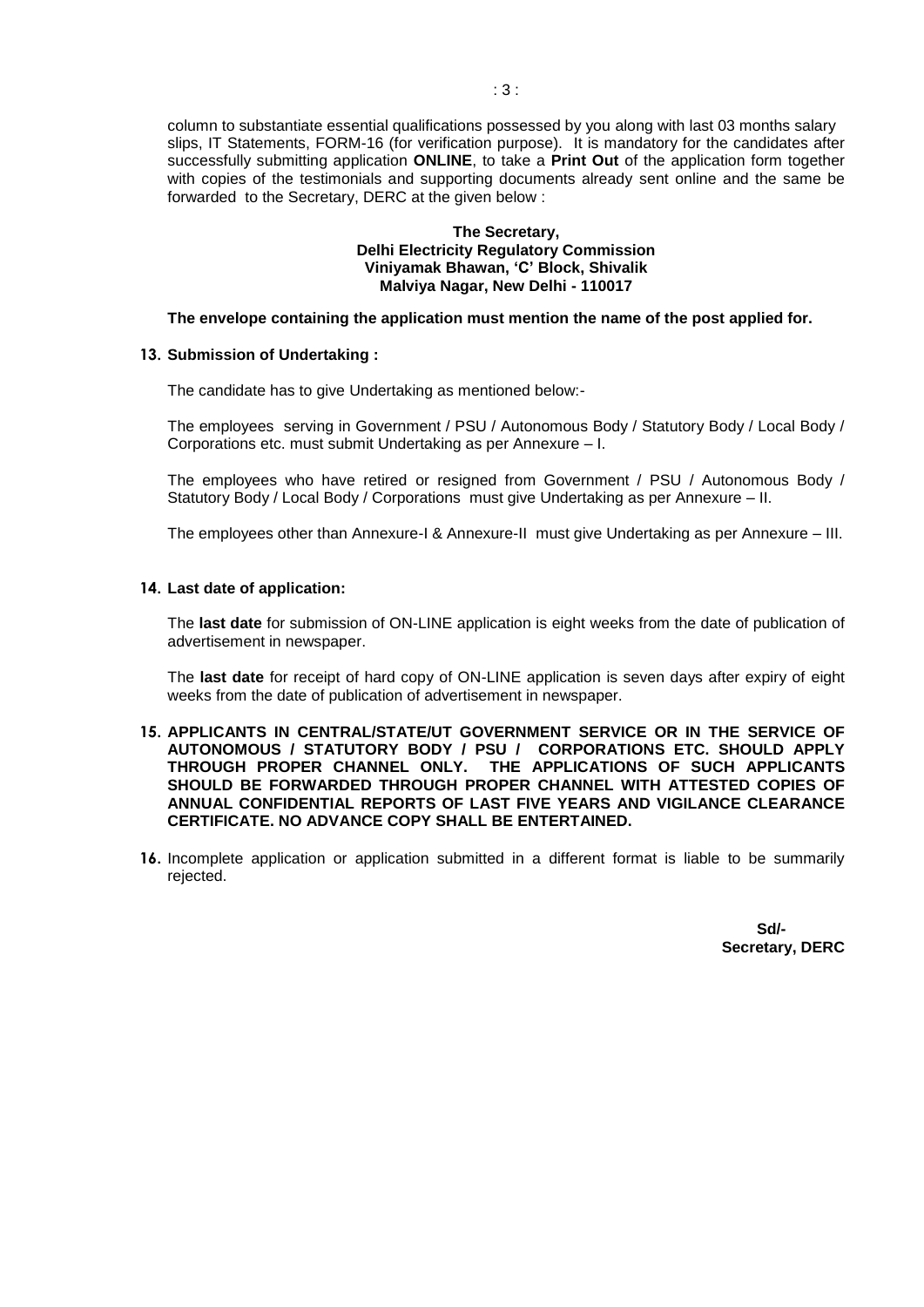## **APPLICATION FOR THE POST OF SECRETARY**

## **UNDERTAKING**

### **(Applicable to serving employees of Government / PSU / Autonomous Body / Statutory Body / Local Body / Corporations etc.).**

- 1. I certify that all statements made in this application are true, complete and correct to the best of my knowledge and belief.
- 2. I certify that I am eligible for the post applied for vis-à-vis the age or qualifications or experience prescribed for the said post.
- 3. I certify that no vigilance / disciplinary case is pending against me.
- 4. I certify that no major or minor penalty was imposed on me during the last 10 years of my service in the Ministry / Department / Organization.
- 5. I certify that no prosecution for criminal charge is pending against me in any court of law.

SIGNATURE OF CANDIDATE

NAME OF THE CANDIDATE

PLACE: DATE: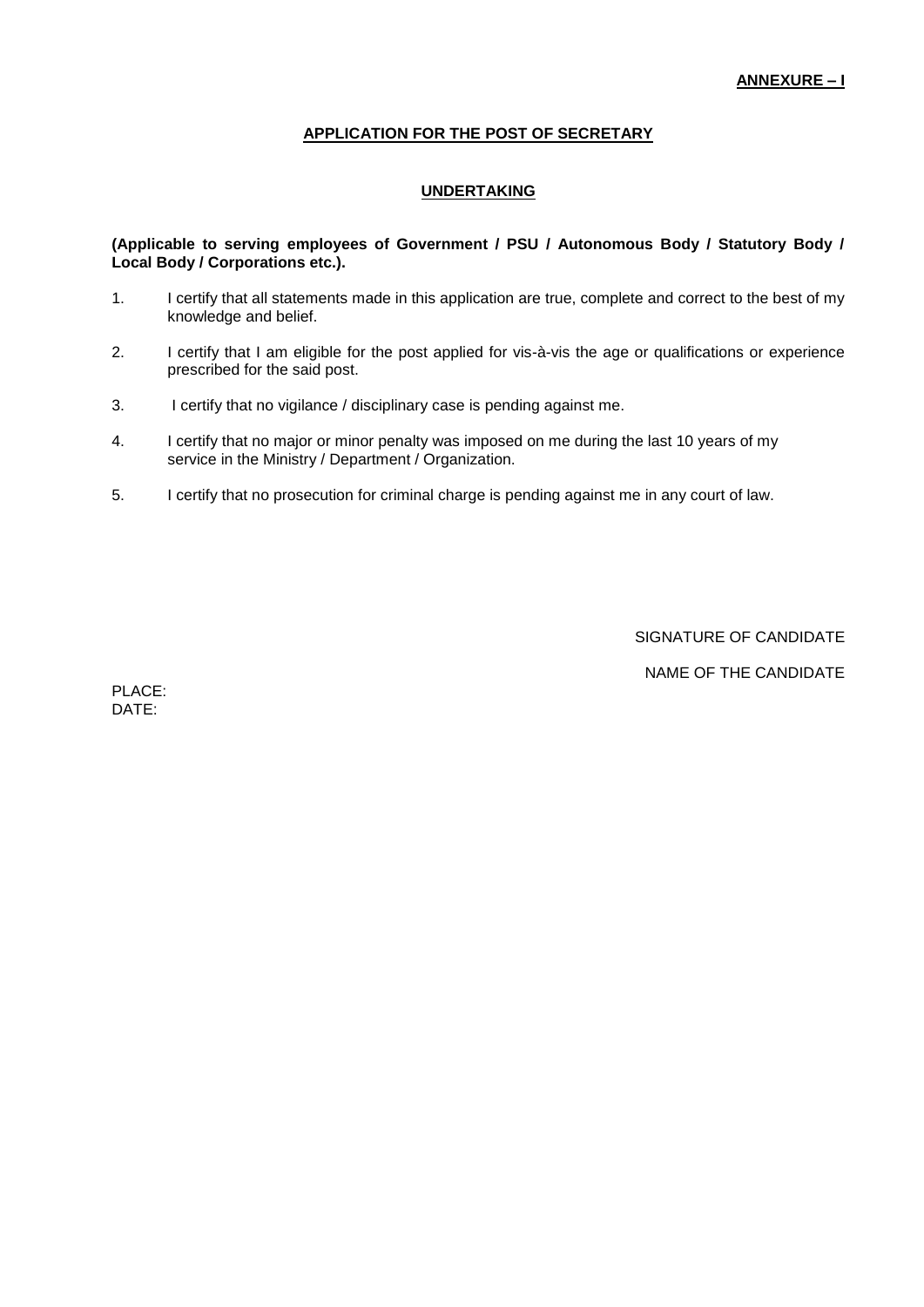## **APPLICATION FOR THE POST OF SECRETARY**

## **UNDERTAKING**

## **(Applicable in respect of employees who have retired / resigned from Government / PSU / Autonomous Body / Statutory Body / Local Body / Corporations etc.).**

- 1. I certify that all statements made in this application are true, complete and correct to the best of my knowledge and belief.
- 2. I certify that I am eligible for the post applied for vis-à-vis the age or qualifications or experience prescribed for the said post.
- 3. I certify that no prosecution for criminal charge is pending against me in any court of law.
- 4. I certify that no vigilance / disciplinary case was either pending or contemplated against me in the Ministry / Department / Organisation at the time of my retirement / resignation. (Please enclose a copy of PPO (if applicable) and Order notifying your discharge from service on retirement / resignation).
- 5. I certify that I have never been convicted, charge sheeted or ever had a vigilance case/ punishment and major/ minor penalties imposed on me during my present / previous employment or otherwise.

SIGNATURE OF CANDIDATE

NAME OF THE CANDIDATE

PLACE: DATE: